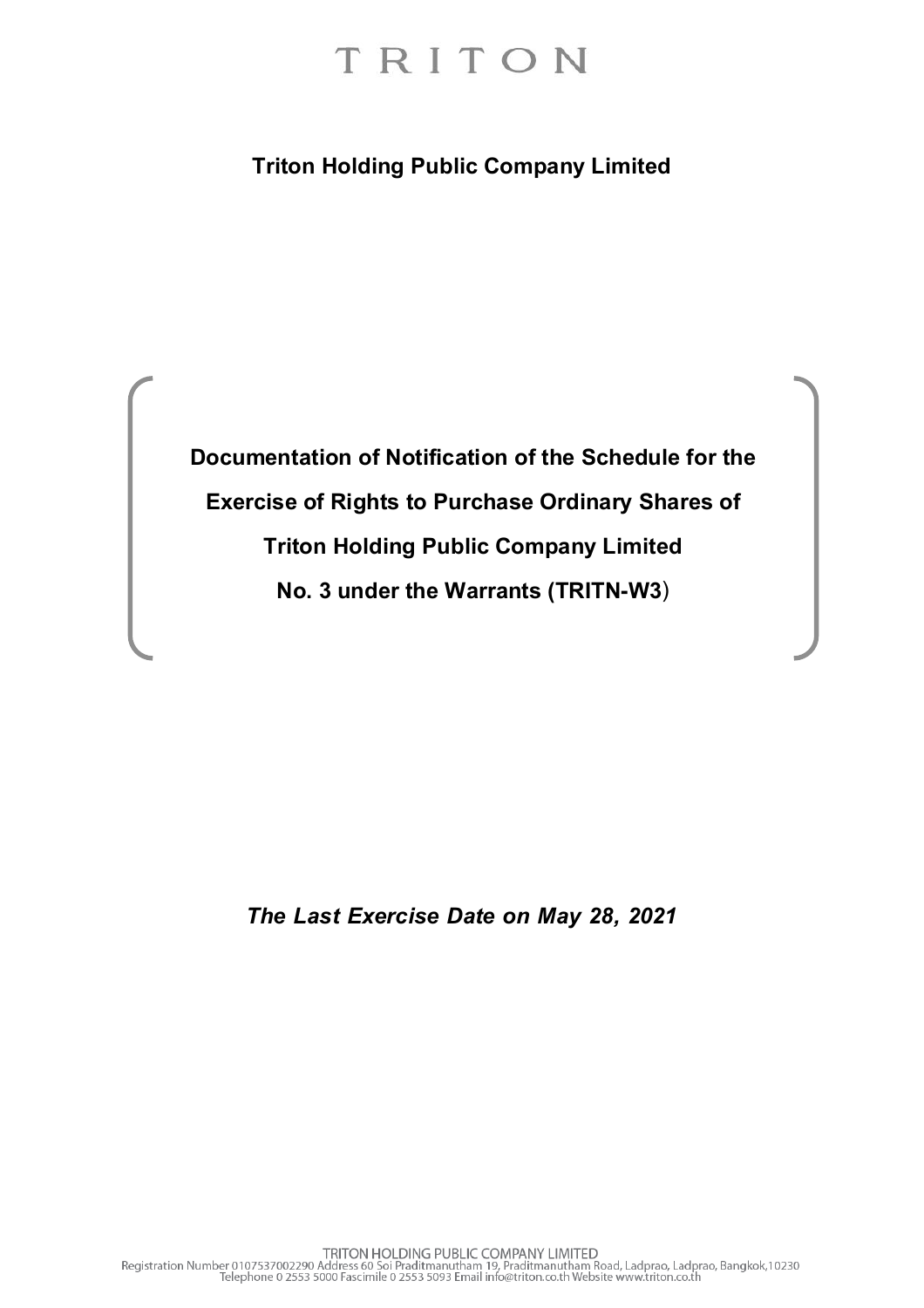### March 26, 2021

Subject: Notification of the Schedule for the Exercise of Rights to Purchase Ordinary Shares of Triton Holding Public Company Limited No. 3 under the Warrants TRITN-W3 (Last Exercise)

To: Shareholders of Warrants (TRITN-W3)

CC: The President

The Stock Exchange of Thailand

Attachment: Notification of the Intention of exercise warrants to purchase ordinary shares of Triton Holding Public Company Limited No. 3 under the Warrants TRITN-W3

Triton Holding Public Company Limited ("the Company") has issued and allocated the warrants representing the rights to purchase the ordinary shares of Triton Holding Public Company Limited No. 3 (TRITN-W3) ("Warrants TRITN-W3") in the total amount of 1,606,715,681 units with offering price per unit is zero (0) baht on May 30, 2018. The exercise date to purchase the Company's ordinary shares shall be made every three months on the last business day of March, June, September, and December of each year throughout the term of Warrants TRITN-W3 since Warrants TRITN-W3 is issued except the exercise of right (last exercise) have to make intention to exercise the warrants within 15 days before the last exercise date. In case of the exercise date is the company day-off, move the exercise on the next day.

The Company would like to inform the details regarding the exercise of rights under the Warrants TRITN-W3 **for the last exercise** as below;

| The Last Exercise Date                      | May 28, 2021                                                    |
|---------------------------------------------|-----------------------------------------------------------------|
| Date for closing of the register book to    | May 7, 2021                                                     |
| suspend the transfer of the Warrants        |                                                                 |
| TRITN-W3                                    |                                                                 |
| Trading suspension period of the Warrants   | The Company will request the Stock Exchange of Thailand         |
| TRITN-W3 (posting of SP sign)               | ("SET") to suspend the trading of the Warrants TRITN-W3         |
|                                             | (posting of SP sign on TRITN-W3) from May 5, 2021 to May 28,    |
|                                             | 2021                                                            |
| Expiry Date of the Warrants TRITN-W3        | After the expiration of the last exercise date on May 28, 2021, |
|                                             | the Warrants TRITN-W3 will expire and will be delisted from the |
|                                             | SET from May 29, 2021 onwards                                   |
| Period for the Notification of Intention to | During 09.00 a.m. - 4.00 p.m. of 6-7,10-14, 17-21, 24-25, 27    |
| Exercise the Warrants                       | May 2021                                                        |
| <b>Exercise Ratio</b>                       | 1 unit of Warrants TRITN-W3: 1.00027 shares                     |
|                                             |                                                                 |

TRITON HOLDING PUBLIC COMPANY LIMITED<br>Registration Number 0107537002290 Address 60 Soi Praditmanutham 19, Praditmanutham Road, Ladprao, Ladprao, Bangkok,10230<br>Telephone 0 2553 5000 Fascimile 0 2553 5093 Email info@triton.c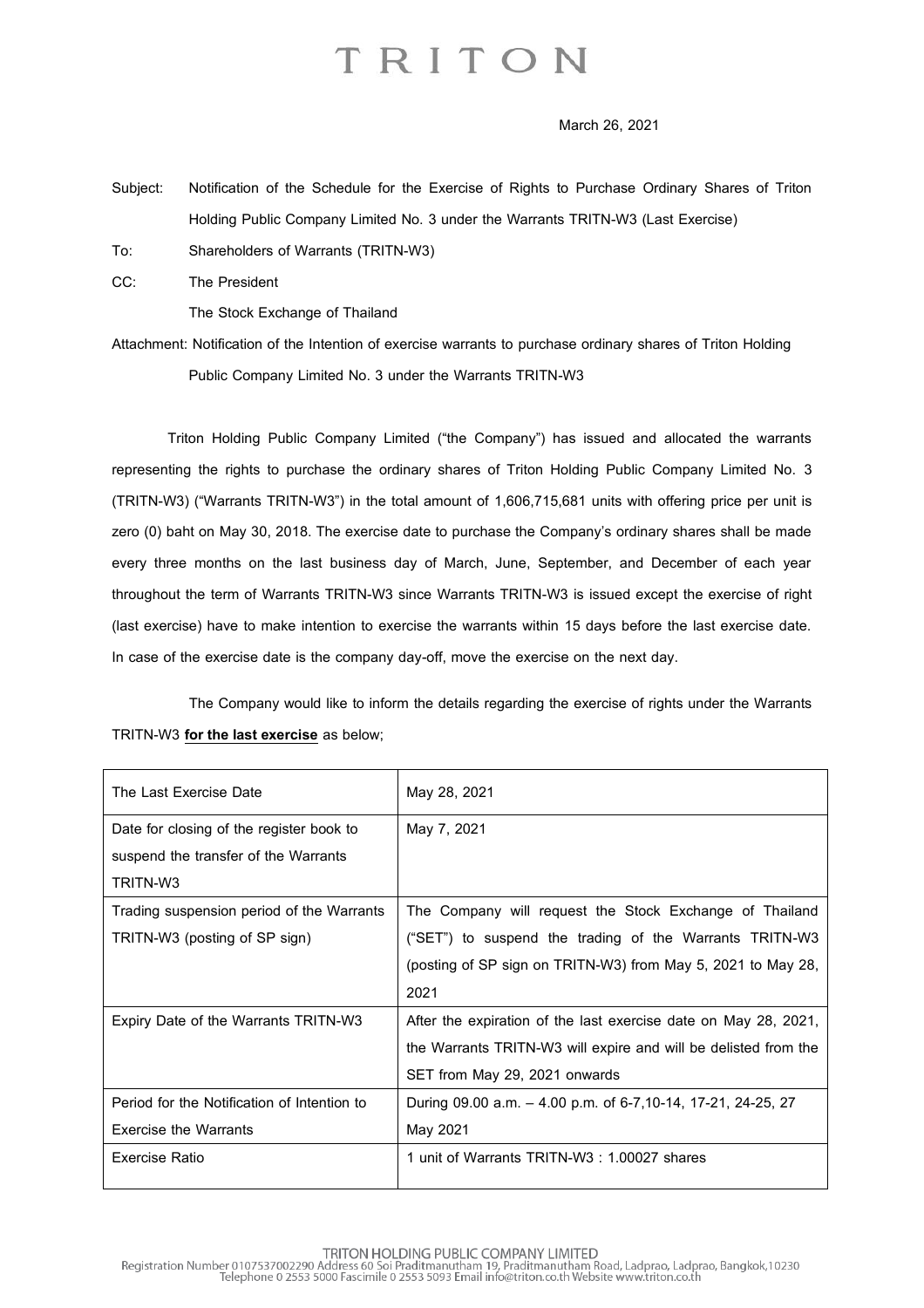|                                           | If the exercised Warrants TRITN-W3 that intends to exercise the |  |
|-------------------------------------------|-----------------------------------------------------------------|--|
|                                           | warrant results in a share fraction, such fraction shall be     |  |
|                                           | rounded down. (Please see examples of calculation in            |  |
|                                           | Attachment 1)                                                   |  |
| <b>Exercise Price</b>                     | Baht 0.24993 per share (Please see examples of calculation in   |  |
|                                           | Attachment 1)                                                   |  |
| Contact location to Exercise the Warrants | Triton Holding Public Company Limited                           |  |
|                                           | 60 Soi Praditmanutham 19, Praditmanutham Road Ladprao,          |  |
|                                           | Ladprao Bangkok 10230                                           |  |
|                                           | Contact Persons<br>: Khun Pitsinee Wongpramote                  |  |
|                                           | : Khun Arun Chamchot                                            |  |
|                                           | <b>Contact Number</b><br>: 66(2)-553-5000 Ext. 333 and 373      |  |
| <b>Documents</b>                          | 1. Form for Notification of Intention to Exercise the Rights to |  |
|                                           | Purchase Ordinary Shares of Triton Holding Public               |  |
|                                           | Company Limited under the Warrants TRITN-W3 (Please             |  |
|                                           | see Attachment 2)                                               |  |
|                                           | 2. Warrant Certificate (TRITN-W3) or Warrant Substitute         |  |
|                                           | (TRITN-W3) in the amount specified in the Form for              |  |
|                                           | Notification of Intention to Exercise the Warrants              |  |
|                                           | 3. Supporting documents for the exercise of the Warrants        |  |
|                                           | (Please see Attachment 1 for more details)                      |  |
| <b>Payment Methods</b>                    | Cheque, Cashier Cheque, Bank Draft / Bill of Exchange, or       |  |
|                                           | transfer money to the bank account                              |  |

Please be informed accordingly.

Sincerely yours,

-Signed-

( Miss. Pitsinee Wongpramote )

Company Secretary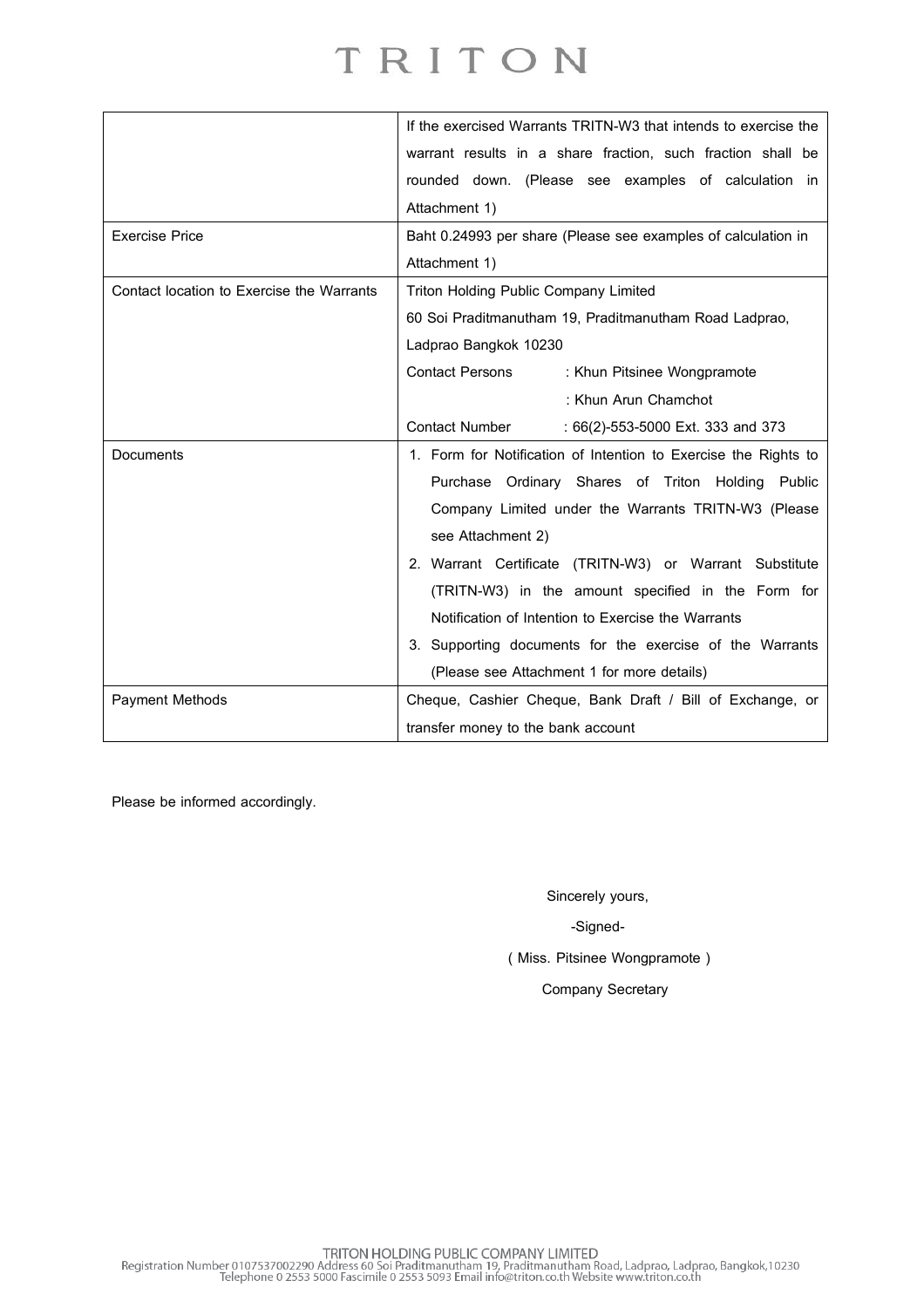### **Attachment 1**

### **Summary of the Details in relation to the Exercise of Rights to Purchase Ordinary Shares of Triton Holding Public Company Limited under the Warrants TRITN-W3 (Last Exercise)**

**1. Period for the Notification of Intention to Exercise the Warrants**

During 09.00 a.m. – 4.00 p.m. of 6-7,10-14, 17-21, 24-25, 27 May 2021

**2. The Last Exercise Date**

May 28, 2021

- **3. Date for closing of the register book to suspend the transfer of the Warrants TRITN-W3** May 7, 2021
- **4. Trading suspension period of the Warrants TRITN-W3 (posting of SP sign)**

The Company will request the Stock Exchange of Thailand ("SET") to suspend the trading of the Warrants TRITN-W3 (posting of SP sign on TRITN-W3) from May 5, 2021 to May 28, 2021

### **5. Expiry Date of the Warrants TRITN-W3**

After the expiration of the last exercise date on May 28, 2021, the Warrants TRITN-W3 will expire and will be delisted from the SET from May 29, 2021 onwards

### **6. Exercise Ratio and Exercise Price**

**Exercise Ratio : 1 unit of Warrants TRITN-W3: 1.00027 shares if the exercised Warrants TRITN-W3 that intends to exercise the Warrant results in a share fraction, such fraction shall be rounded down**

**Exercise Price : Baht 0.24993 per share**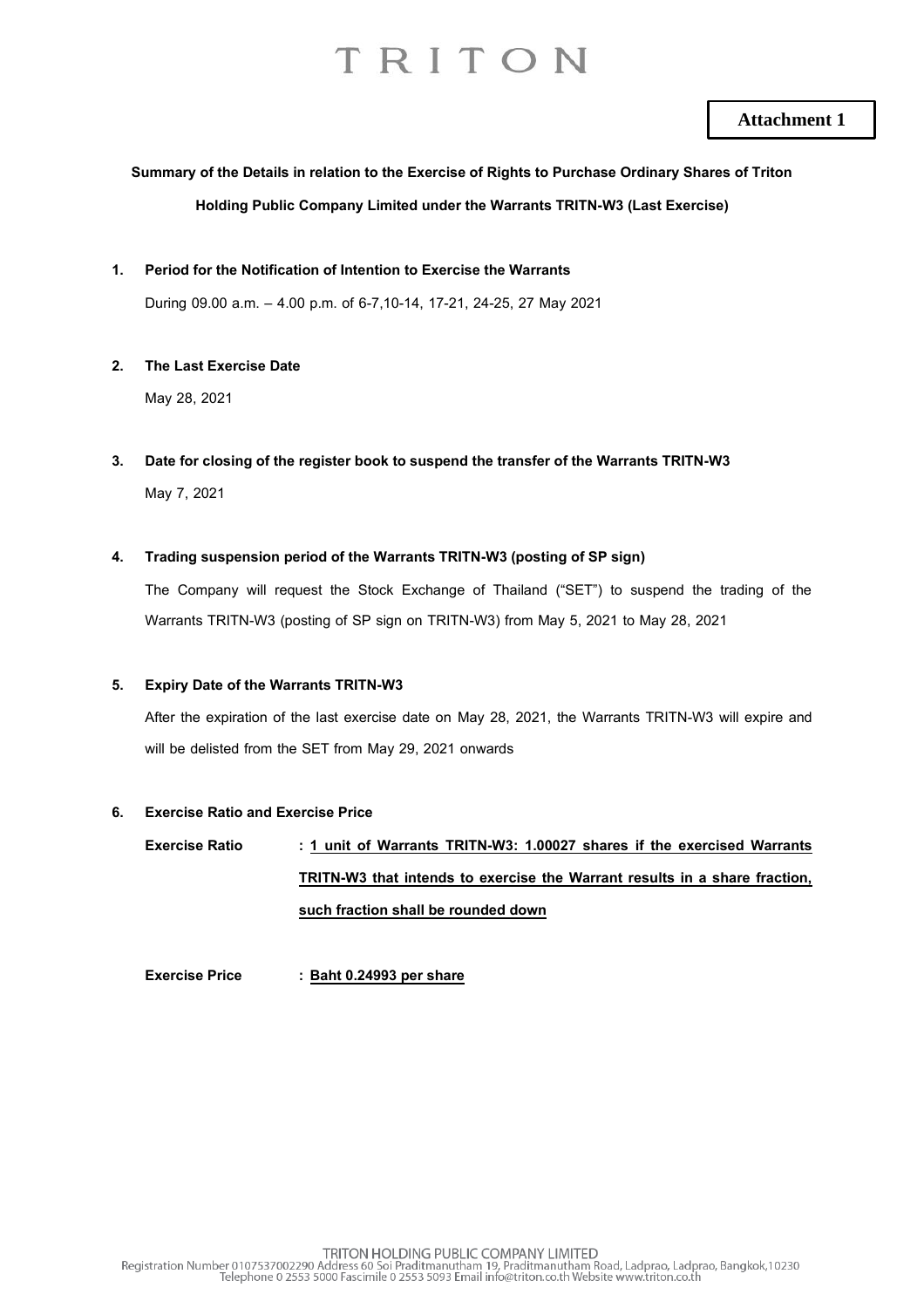### **Examples of Calculation**

| <u>Step 1</u>        | Step 2                                    | Step 3              | Step 4                                |
|----------------------|-------------------------------------------|---------------------|---------------------------------------|
| Number of            | Calculation of the number of shares       | Number of shares    | Calculation of exercise price (Baht   |
| Exercised            | to be allocated according to the          | to be allocated as  | 0.24993 per share)                    |
| <b>Warrant Units</b> | exercise ratio                            | derived from the    |                                       |
|                      | (1 unit : 1.00027 shares)                 | calculation in Step |                                       |
|                      |                                           | 2, after rounding   |                                       |
|                      |                                           | down                |                                       |
| 100 units            | $100 \times 1.00027 = 100.03$             | 100 shares          | $100 \times 0.24993 = 24.99$          |
| 20,000 units         | $20,000 \times 1.00027 = 20,005.40$       | 20,005 shares       | $20,005 \times 0.24993 = 4,999.85$    |
| 500,415 units        | $500,415 \times 1.00027 = 500,280.04$     |                     | $500,280 \times 0.24993 = 125,034.98$ |
| 8,500,260 units      | $8,500,260 \times 1.00027 = 8,502,555.07$ | 8,502,555 shares    | $8,502,555 \times 0.24993 =$          |
|                      |                                           |                     | 2,125,043.57                          |

### **7. Place to obtain the Form for the Notification of Intention to Exercise the Warrants TRITN-W3**

- 1. Thailand Securities Depository Co., Ltd. ("TSD")
- 2. Any securities company acting as a broker of the warrant holders of TRITN-W3
- 3. Download from the Company's website: [www.triton.co.th](http://www.triton.co.th/)

### **8.** Contact location to Exercise the Warrants

|           |  | Contact location : Triton Holding Public Company Limited |
|-----------|--|----------------------------------------------------------|
|           |  | 60 Soi Praditmanutham Road Ladprao Ladprao,              |
|           |  | Bangkok 10230                                            |
|           |  | Contact Persons : Khun Pitsinee Wongpramote              |
|           |  | Khun Arun Chamchot Contact Number                        |
|           |  | 66(2)-553-5000 Ext. 333 and 373                          |
| Facsimile |  | 66(2)-553-5092                                           |

**9. Documents for the notification of intention to exercise the rights to purchase shares of the Company**

The warrant holders who wish to exercise the rights to purchase the ordinary shares shall submit documents as follow:

1. Submit the completed Form for Notification of Intention to Exercise the Warrants TRITN-W3 (as per Attachment 2) that fully filled all information with correctly and clearly and signed by the warrant holders.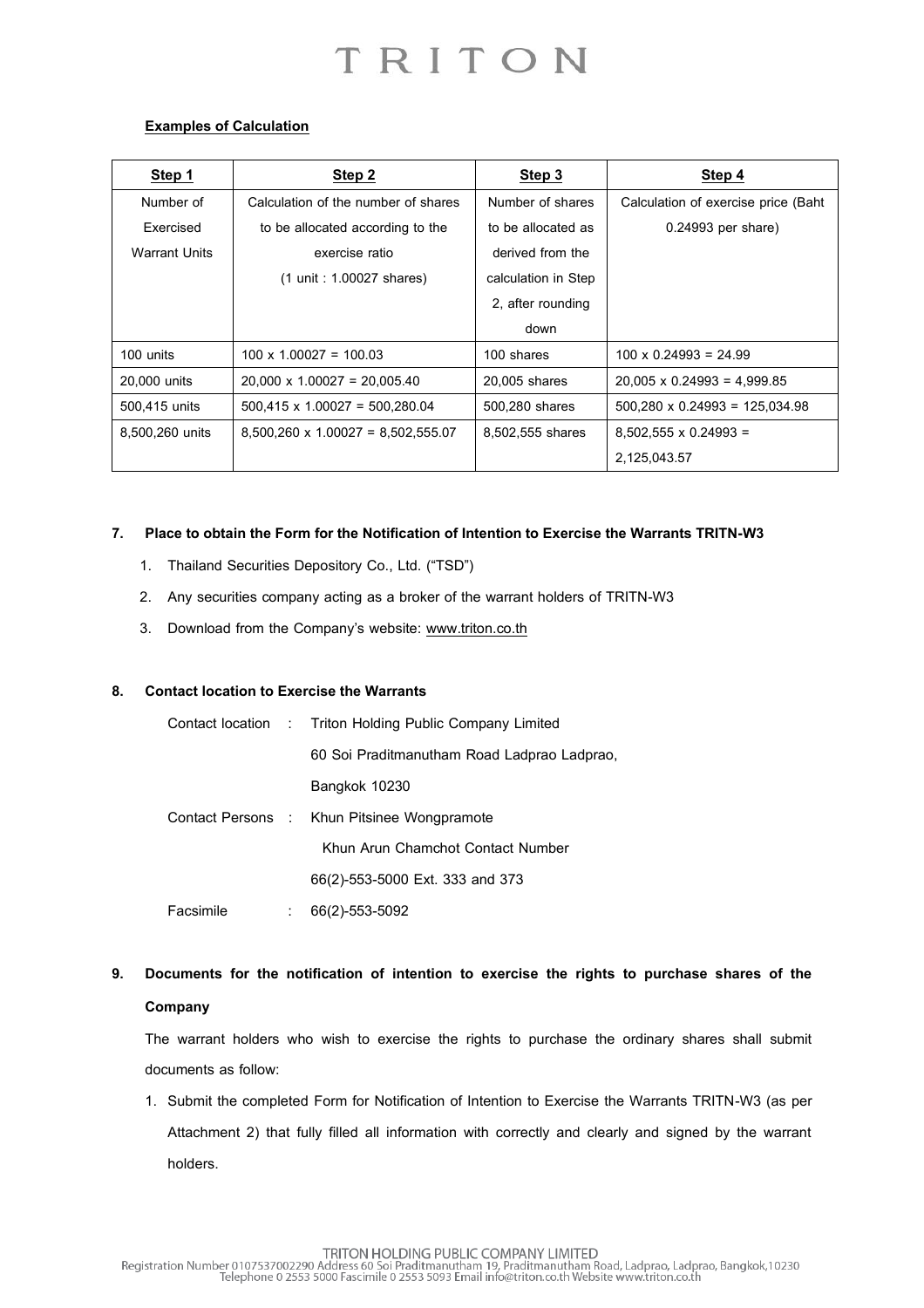2. Deliver the Warrant Certificate or the Warrant Substitute as per the form prescribed by the TSD in the amount specified in the Form for Notification of Intention to Exercise the Warrants.

### Exercise Procedures

- In case that the Warrants are in the script system, the warrant holders shall use the Exercise Form as an evidence for intention to exercise the warrants to purchase ordinary shares within the Notification Period as stated above. At Triton Holding Public Company Limited.
- In case that the Warrants are in the scripless system, the Warrant holders shall notify their intentions and file the completed application for withdrawal of the Warrant Certificates or the issuance of the Certificate receipts in the form prescribed by the SET with securities companies acting as their brokers. The securities company will then notify TSD to request for withdrawal of Warrant Certificates or the Certificate representing the Warrant to be used as an evidence for the exercise of rights.

The warrant holders are recommended to contact their brokers or TSD for clarification on the detailed process and timeline of the procedure.

- 3. Submit the supporting documents for the exercise of the Warrants as follows:
	- A. Thai Individual A certified true copy of identification card.
	- B. Non-Thai Individual A certified true copy of passport or foreigner certificate that is still valid.
	- C. Thai Juristic Person A certified true copy of certificate of incorporation by the Ministry of Commerce, issued no longer than 6 months prior to the exercise date and evidence of the authorized person as in A. or B.
	- D. Non-Thai Juristic Person A certified true copy of Corporate Documents which are Memorandum of Associate, Article of Incorporation, and Certificate of Incorporation that are issued no longer than 6 months prior to exercise date which certified by Notary Public and evidence of the authorized person as in A. or B.

#### **10. Payment Methods**

The warrant holders who wish to exercise the rights to purchase the ordinary shares of the Company shall pay the subscription price according to the amount specified in the Form for Notification of Intention to Exercise the Warrants, payable in any form of the followings: